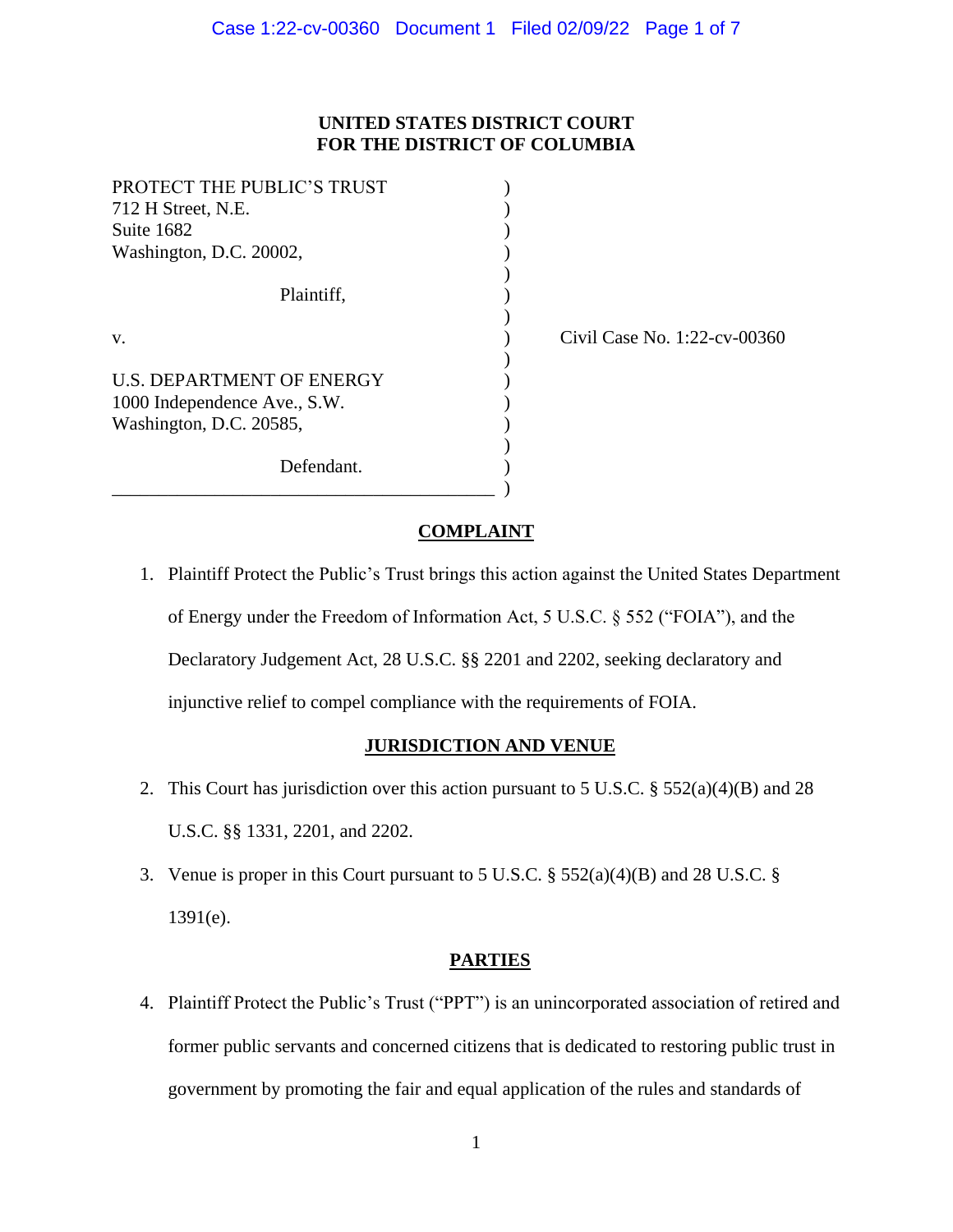ethical conduct to all public servants. *See* D.C. Code § 29–1102(5). Consistent with Justice Brandeis's aphorism that "Sunlight is said to be the best of disinfectants; electric light the most efficient policeman," PPT seeks to promote transparency and broadly disseminate information so that the American people can evaluate the integrity and ethical conduct of those who act in their name. Louis Brandeis, OTHER PEOPLE'S MONEY AND HOW BANKERS USE IT (1914), [https://louisville.edu/law/library/special-](https://louisville.edu/law/library/special-collections/the-louis-d.-brandeis-collection/other-peoples-money-chapter-v)

[collections/the-louis-d.-brandeis-collection/other-peoples-money-chapter-v.](https://louisville.edu/law/library/special-collections/the-louis-d.-brandeis-collection/other-peoples-money-chapter-v)

5. Defendant United States Department of Energy ("DOE" or "the Department") is a federal agency within the meaning of FOIA,  $5 \text{ U.S.C.}$   $\S$   $552(f)(1)$ . The Department has possession, custody, and control of records responsive to Plaintiff's FOIA request.

# **STATEMENT OF FACTS**

6. On May 24, 2021, PPT submitted a FOIA request (attached as Exhibit A) to the

Department seeking the following:

All records using keywords "Mulhern" "Granholm Mulhern Associates" "Dan Mulhern" held by any employee of the Department of Energy ranging from November 23, 2020 until the date the request is processed. This should include, but not be limited to, any communications or records between the Office of General Counsel and the Office of the Secretary during the drafting and completion of Secretary Granholm's ethics agreement as well as any meetings, meeting requests, schedules, or communications between any employee or client of Dan Mulhern and his firm and any employee of the Department of Energy.

7. The release of these documents is in the public interest because they will allow PPT to convey to the public information about whether Secretary Granholm, her husband, and his new company are acting consistently with all of the laws, rules, and regulations that govern the actions and activities of high-ranking and non-career government officials. This information has only increased in public importance since PPT filed its initial document request. During the intervening months, concerns were raised, including by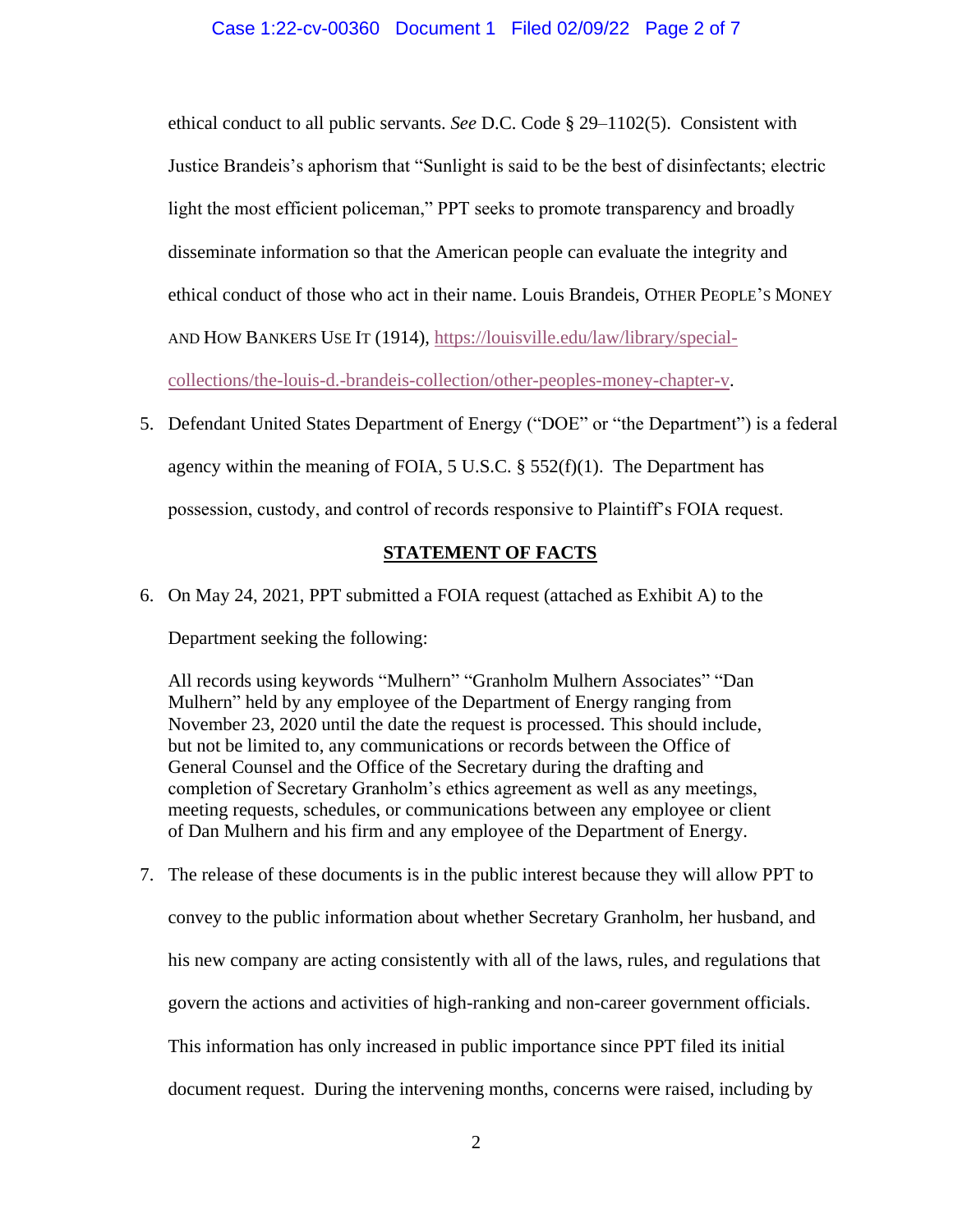### Case 1:22-cv-00360 Document 1 Filed 02/09/22 Page 3 of 7

Plaintiff, about whether Secretary Granholm inappropriately participated in an event during which grants that would likely benefit a company with whom she had a covered relationship, *see generally* PPT, *Watchdog Seeks Investigation of Possible Ethics Violations by Energy Secretary Granholm* (Nov. 12, 2021),

[https://www.protectpublicstrust.org/watchdog-seeks-investigation-of-possible-ethics](https://www.protectpublicstrust.org/watchdog-seeks-investigation-of-possible-ethics-violations-by-energy-secretary-granholm/)[violations-by-energy-secretary-granholm/,](https://www.protectpublicstrust.org/watchdog-seeks-investigation-of-possible-ethics-violations-by-energy-secretary-granholm/) and whether Secretary Granholm engaged in political activity while in her official capacity. *See generally* PPT, *PPT Files Hatch Act Complaint Against Energy Secretary Granholm* (Oct. 27, 2021),

[https://www.protectpublicstrust.org/ppt-files-hatch-act-complaint-against-energy-](https://www.protectpublicstrust.org/ppt-files-hatch-act-complaint-against-energy-secretary-granholm/)

[secretary-granholm/.](https://www.protectpublicstrust.org/ppt-files-hatch-act-complaint-against-energy-secretary-granholm/) This makes it all the more in the public interest to assess whether Secretary Granholm and her husband acted appropriately with respect to his business dealings, a process that will be greatly facilitated by the production of records responsive to this request.

- 8. On September 10, 2021, Plaintiff responded to a voice mail from the Department seeking to discuss the request.
- 9. On September 14, 2021, the Department asked Plaintiff to narrow Plaintiff's FOIA request in three ways: 1) Eliminate the term "Mulhern" as a single keyword to search; 2) Eliminate any emails that are "strictly personal" in nature; and 3) Provide a list of names of DOE employees whose emails Plaintiff would like searched or narrow the request to a specific office(s).
- 10. On September 16, 2021, Plaintiff responded to the Department's request by: 1) Declining to narrow the keyword "Mulhern" unless the Department could ensure that Daniel Mulhern's emails were not excluded; 2) Declining to exclude personal emails; and 3)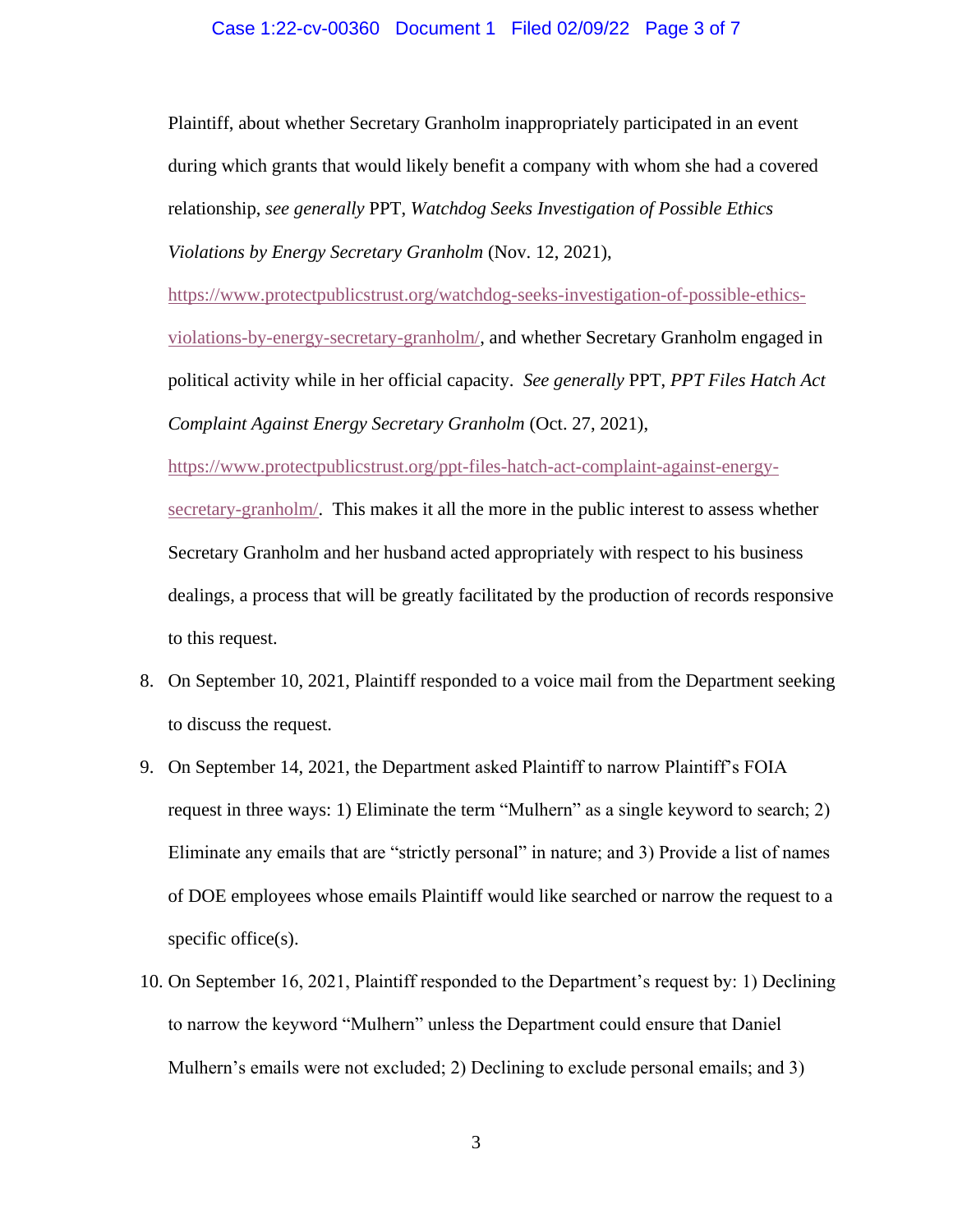#### Case 1:22-cv-00360 Document 1 Filed 02/09/22 Page 4 of 7

Agreeing to limit the search for responsive records to either a) all political appointees, or b) the following specific offices: General Counsel, Secretary's Office, Public Affairs Office, Congressional & Intergovernmental Office, Loan Programs Office, the Office of the Chief Financial Officer, Science Office, Arctic Energy Office, Fossil Energy and Carbon Management Office, Environment Management, AI and Technology, Indian Energy Policy and Programs, EERE, Electricity Office, and ARPA-E.

- 11. On October 20, 2021, the Department sent a chart to Plaintiff regarding several FOIA requests submitted by Plaintiff, which included an entry to the request attached as Exhibit A and identified it as tracking number "HQ-2021-00742-F."
- 12. On February 2, 2022, Plaintiff reached out to inquire about the status of request HQ-2021-00742-F.
- 13. Notwithstanding Plaintiff's demonstrated responsiveness and willingness to work with the Department to complete this request, to date, the Department has not begun producing responsive records, nor has it indicated a date when it will do so.
- 14. As of today, Plaintiff's request has been pending for more than 250 days well beyond the statutory period for federal agencies to make a determination with respect to a FOIA request. 5 U.S.C. §  $552(a)(6)(A)$ -(B). This period includes over 110 days between when the Department received Plaintiff's request and when it reached out to narrow the request, and more than 140 days since Plaintiff agreed to narrow its request.
- 15. During this time, the Department has not made a determination of whether it will comply with Plaintiff's request. *See Citizens for Responsibility and Ethics in Washington v. FEC*, 711 F.3d 180 (D.C. Cir. 2013). To wit, the Department has not determined and communicated to PPT the scope of the documents it intends to produce and withhold,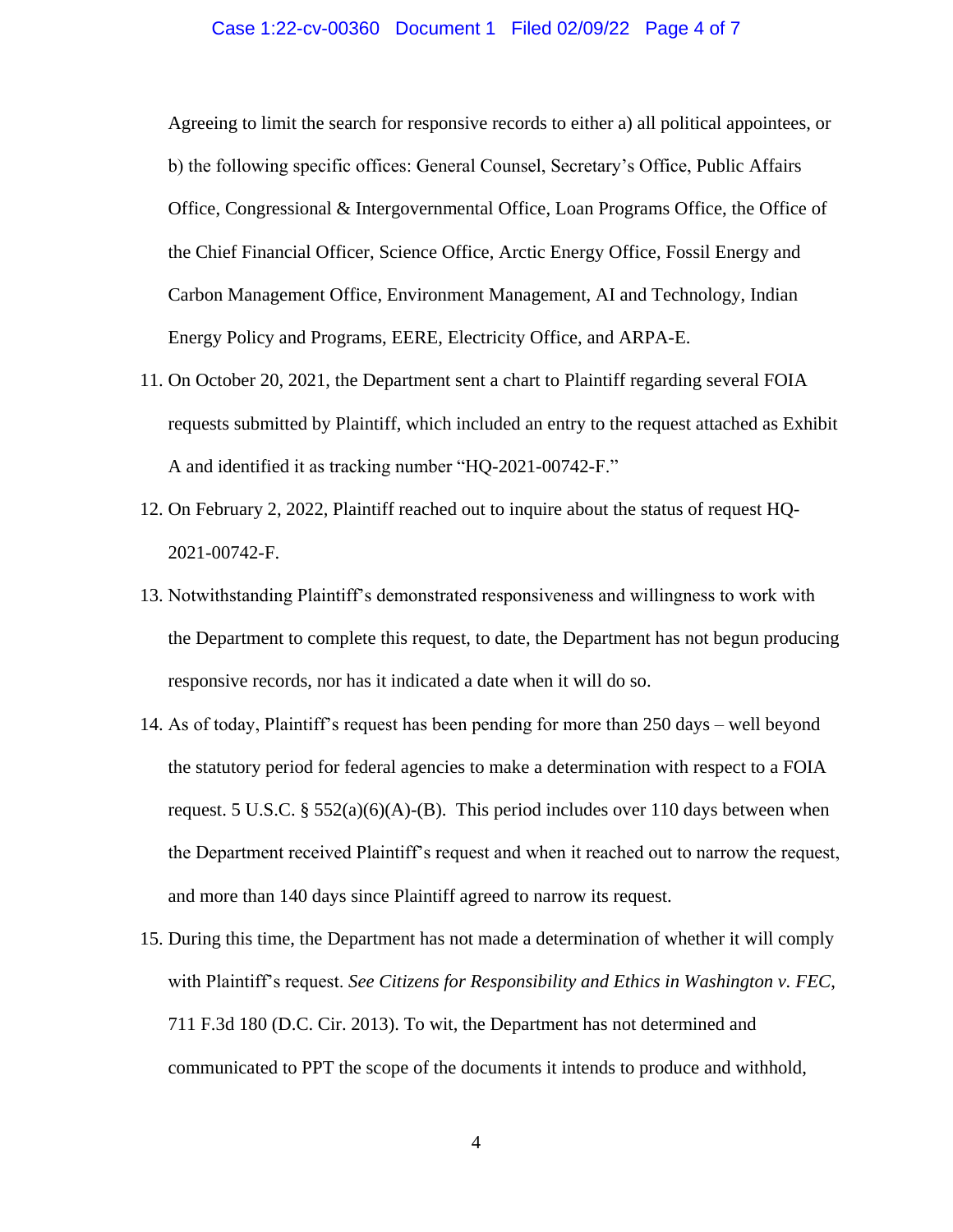along with the reasons for such withholding, nor has it informed PPT of its ability to appeal any adverse portion of its determination.

16. Through the Department's failure to make a determination within the time period required by law, PPT has constructively exhausted its administrative remedies and seeks immediate judicial review.

# **COUNT I Violation of FOIA, 5 U.S.C. § 552 Wrongful Withholding of Non-Exempt Responsive Records**

- 17. PPT repeats and incorporates by reference each of the foregoing paragraphs as if fully set forth herein.
- 18. PPT properly requested records within the possession, custody, and control of the Department.
- 19. The Department is an agency subject to FOIA, and therefore has an obligation to release any non-exempt records and provide a lawful reason for withholding any materials in response to a proper FOIA request.
- 20. The Department is wrongfully withholding non-exempt agency records requested by PPT by failing to produce non-exempt records responsive to its request.
- 21. The Department is wrongfully withholding non-exempt agency records requested by PPT by failing to segregate exempt information in otherwise non-exempt records responsive to the PPT FOIA request.
- 22. The Department's failure to provide all non-exempt responsive records violates FOIA.
- 23. Plaintiff PPT is therefore entitled to declaratory and injunctive relief requiring Defendant to promptly produce all non-exempt records responsive to its FOIA request and provide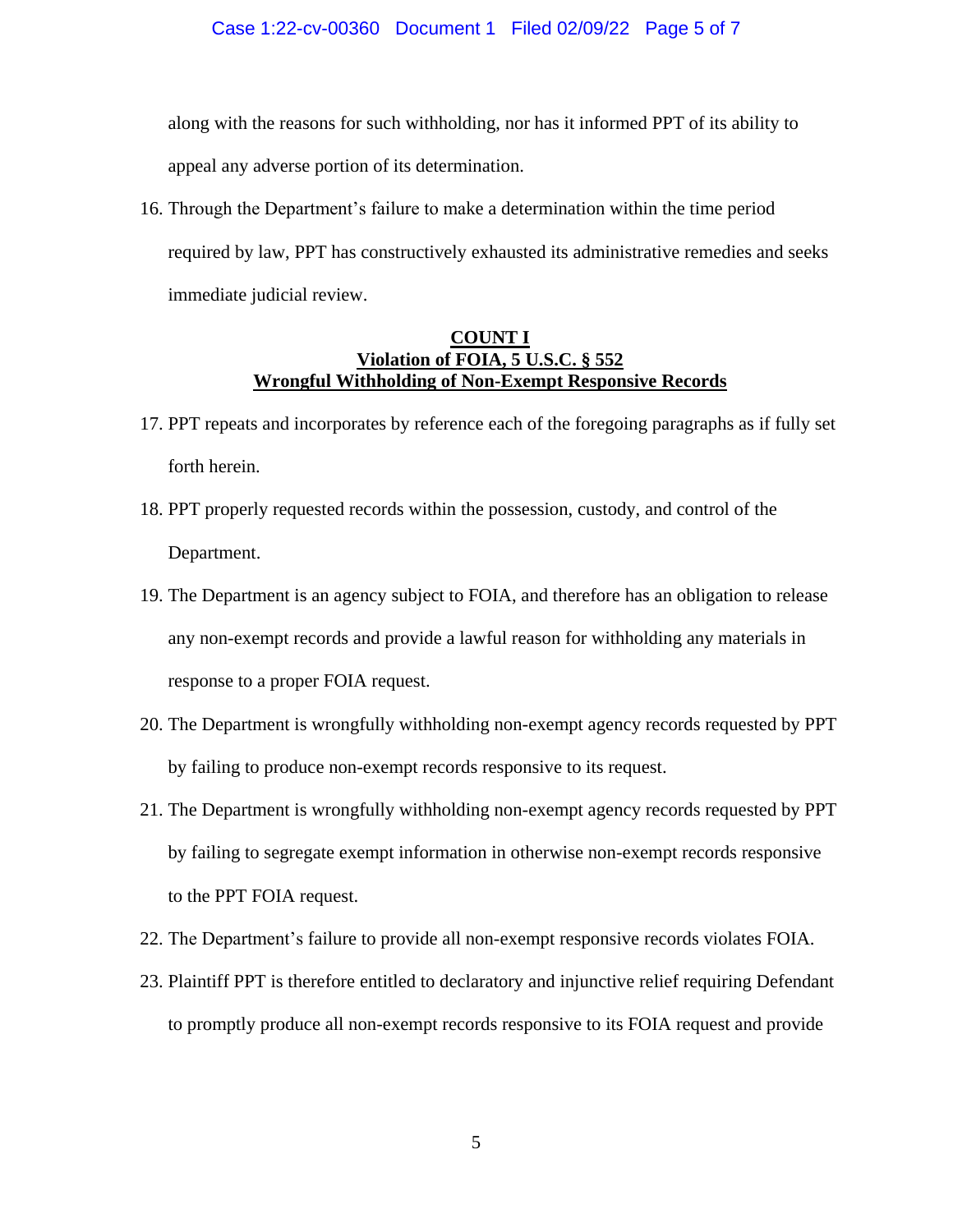indexes justifying the withholding of any responsive records withheld under claim of exemption.

## **REQUESTED RELIEF**

Protect the Public's Trust respectfully requests this Court:

- (1) Assume jurisdiction in this matter, and maintain jurisdiction until the Defendant complies with the requirements of FOIA and any and all orders of this Court.
- (2) Order Defendant to produce, within ten days of the Court's order, or by other such date as the Court deems appropriate, any and all non-exempt records responsive to PPT's FOIA request and indexes justifying the withholding of all or part of any responsive records withheld under claim of exemption.
- (3) Enjoin the Defendant from continuing to withhold any and all non-exempt responsive records.
- (4) Award PPT the costs of this proceeding, including reasonable attorney's fees and other litigation costs reasonably incurred in this action, pursuant to 5 U.S.C. §  $552(a)(4)(E)$ .
- (5) Grant PPT other such relief as the Court deems just and proper.